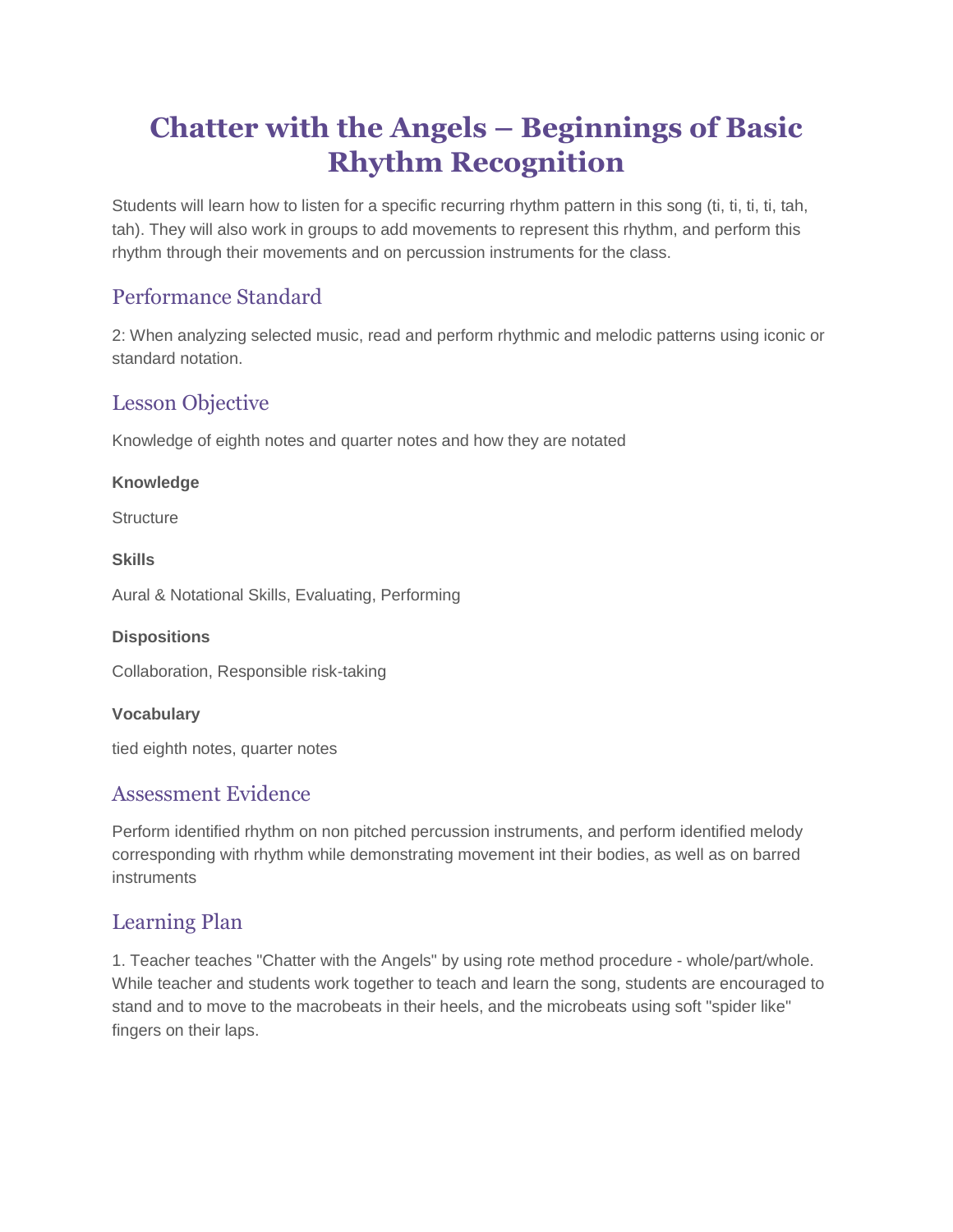2. Teacher explains that this song is an example of an African American spiritual, and gives background information about what a spiritual is along with its relation to American history. Specific information dispelled is contingent upon what is allowed by schools and their districts.

3. Teacher isolates the pitches and rhythms of the words "chatter with the angels." The teacher asks students to echo the words "chatter with the angels," but without using pitches, just speaking the rhythm.

4. Teacher asks students if they can hear "tahs," "ti-tis," or whichever rhythm syllable you are working with.

5. Teacher writes the words "chatter with the angels" on the board, and points to each word as he or she says them in the correct rhythm for the song.

6. Students clap and chant "chatter with angels" in the correct rhythm.

7. Students "think-pair-share" what combination of rhythmic values could make up the rhythm. Teacher could also give students three different rhythms on the board to choose from.

8. Students are asked in their groups to perform the rhythm on the board that they believe is the correct rhythm for "chatter with the angels."

9. Teacher praises students who take a risk by performing rhythms for rest of class, and corrects students who are guessing the incorrect rhythm, or those who choose the correct rhythm but do not perform it correctly.

10. Teacher informs students of the correct rhythm once again by clapping and chanting "chatter with the angels" in their rhythmic syllables of choice. The correct rhythm is also written underneath the lyrics on the board to emphasize the placement of tied eighth notes and quarter notes. At this time, teacher reminds students that the rhythm is comprised of tied eighth notes and quarter notes.

11. Students practice chanting the correct rhythm as a class using syllables and then the lyrics of the song.

12. Teacher sings the song again, and asks students to raise their hand when they think they hear this exact rhythm again. He or she asks students what the lyrics are for this rhythm throughout the song (the lyrics are always "chatter with the angels."

13. Teacher puts students in groups of three or four. Students are given three minutes to practice singing the song, and to create a different movement/dance move that shows the rhythmic pattern "ti-ti-ti-ti tah tah."

14. All groups perform their dance move for the rest of the class while the whole class sings all of "Chatter with the Angels." Groups evaluate each other as to whether they accurately showed "ti-ti-titi tah tah" (one way to say this rhythm pattern) with their bodies.

15. Teacher passes out non-pitched percussion instruments to all students.